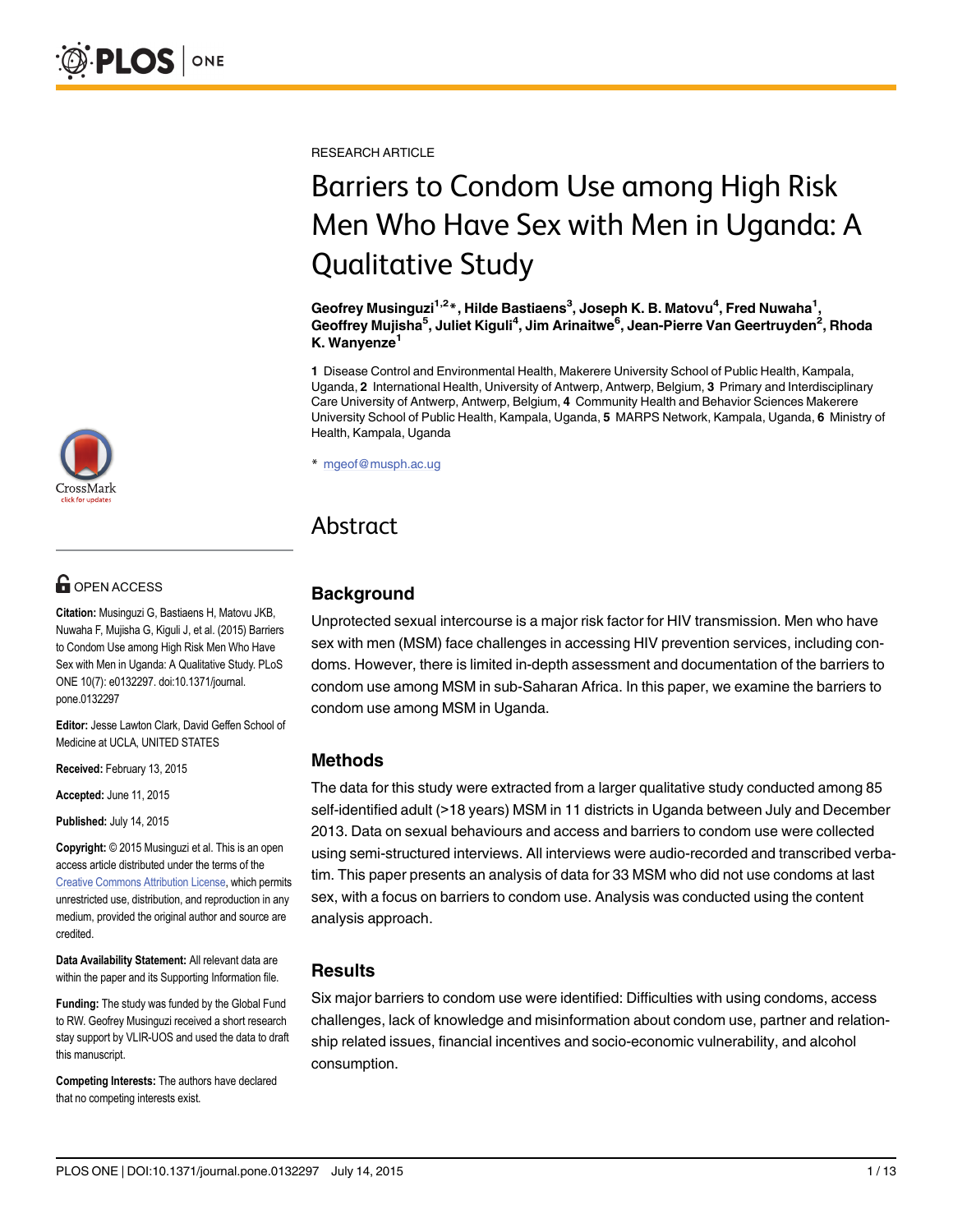# <span id="page-1-0"></span>Conclusion

The findings suggest that several reasons account for lack of condom use among high-risk MSM. The findings are valuable to inform interventions needed to increase condom use among MSM.

#### Introduction

Studies from low, middle and high-income countries indicate a high risk of HIV transmission among men who have sex with men (MSM)  $[1-3]$  $[1-3]$  $[1-3]$ . Studies in the United States show that some MSM engage in high risk sexual behaviors such as unprotected receptive and insertive anal sex, and multiple sexual partnerships in the absence of consistent condom use  $[2-4]$  $[2-4]$  $[2-4]$ . Some MSM may also engage in drug and alcohol abuse prior to sex, which impairs judgment and increases the likelihood of unprotected anal intercourse, sometimes with people of unknown HIV serostatus  $[2-4]$  $[2-4]$  $[2-4]$  $[2-4]$  $[2-4]$ . It is well known that multiple sexual partners and high-risk sexual behaviours such as unprotected penile-anal sexual intercourse increase the risk of HIV acquisition [\[5](#page-10-0)–[7](#page-10-0)]. In a study in Mombasa Kenya, MSM had the belief that having anal sex was less risky for HIV acquisition than having vaginal sex  $[8]$  $[8]$ . Yet, a recent study showed that the risk of HIV infection through anal sex was about 18 times higher than through vaginal sex [[9\]](#page-10-0).

The prevalence of HIV among MSM is higher than that in the general population, and ranges between 11% in the Caribbean, 25% in Africa, 28% in Southeast Asia and 51% in parts of Latin America [[10](#page-10-0)]. While Uganda's HIV epidemic is generalized with all communities affected [[11](#page-10-0)], recent studies show that HIV prevalence among MSM is about twice as in the general population (13.5% compared to 7.3%) [\[12\]](#page-11-0).

Although not widespread, interventions to reduce sexual risk-taking behaviors among MSM in Uganda have focused on harm reduction strategies such as condom use and reduction of multiple sexual partners. Condom use presents the most credible HIV prevention strategy available to high risk MSM, but evidence elsewhere shows limited usage among the MSM populations [\[11](#page-10-0)].

Several reasons have been documented to explain the limited condom use among MSM including preference for condom-less sex, low HIV risk perception, context, relationships and interpersonal communication  $[13-15]$  $[13-15]$  $[13-15]$  $[13-15]$  $[13-15]$ . However, most of these studies were conducted in high and middle-income countries. In sub-Saharan Africa including Uganda, same-sex behaviours have been largely neglected by HIV research  $[16]$  $[16]$  $[16]$  mainly due to the restrictive legal environ-ment and severe stigma [[17](#page-11-0)–[18\]](#page-11-0) leaving significant knowledge gaps in terms of in-depth understanding of the barriers to condom use among MSM.

MSMs in Uganda are highly closeted (i.e. hidden) and thus face an increased risk of contracting HIV relative to the exclusively heterosexual persons [\[5,](#page-10-0) [19\]](#page-11-0). Understanding the barriers to condom use among high risk MSM is critical to the development of targeted HIV preventive strategies for this community. The purpose of this study was to explore the phenomenon of non-condom use and specifically focus on barriers to condom use among high risk MSM in Uganda whom we defined as males who had penetrative penile-anal sex with other males, regardless of sexual orientation or gender identity [\[20\]](#page-11-0).

#### Methods

#### **Setting**

The data for this study were extracted from a larger qualitative study conducted among 85 selfidentified adult MSM ( $\geq$  18 years) in 11 districts in Uganda. With the exception of one district,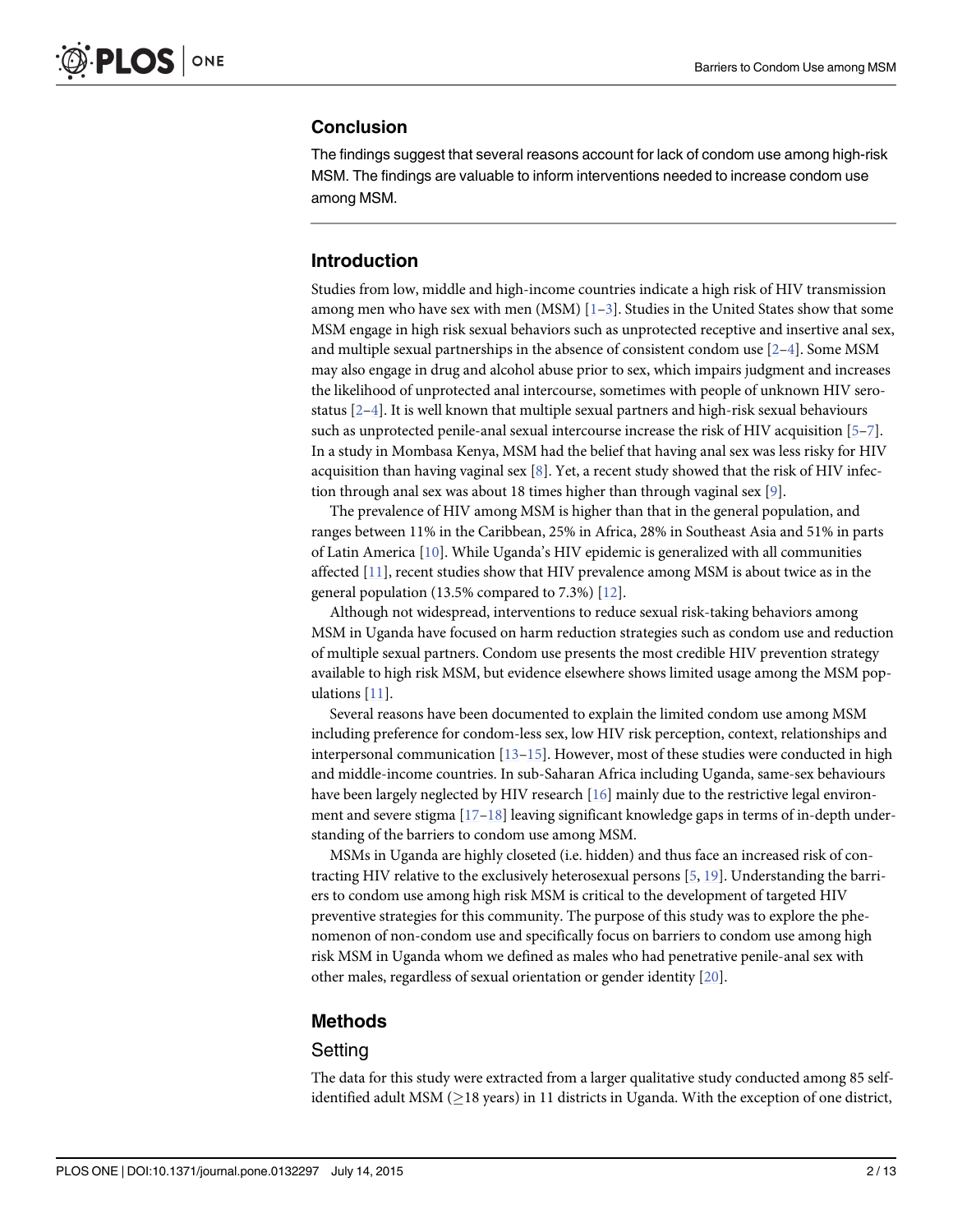<span id="page-2-0"></span>8 MSM were recruited in each district, for the larger study. Main findings from this study are reported elsewhere [[21](#page-11-0)]. The 11 districts were; Kampala, Mukono, Rakai in Central Uganda; Busia, Iganga, Mbale, Soroti in the Eastern region; Gulu in Northern Uganda; and Mbarara, Hoima and Bushenyi in Western Uganda. The selection of the districts took into consideration geographical representation, HIV prevalence, and existence of known hotspots for high risk groups such as sex workers and MSM. Most of the districts that were selected lie along the transport corridors known for high concentration of mobile and high-risk populations [\[22](#page-11-0)].

# Study design and setting

This was a cross-sectional descriptive study that used qualitative methods of data collection. The data were collected using semi-structured interviews with open-ended questions and probes to gather information. Choosing diverse settings as described above, we aimed ad recruiting a varied sample of participants. One to two seeds per district were chosen purposefully. Further recruitment happened via the snowballing technique. We opted for this approach since the population we wanted to include is not easily accessible  $[23]$ . Of the 85 self-identified adult MSM, 33 reported that they did not use condoms at the last sexual intercourse. The latter, constituted the population for this study.

# Data collection

Data were collected by graduate research assistants who underwent a rigorous and extensive 7-day training to standardise data collection procedures. The training entailed a review of the study objectives, the legal context and its implications for confidentiality of research participants, interpersonal issues; ethics, confidentiality, and informed consent; seminars on interviewing techniques for key populations, and detailed instructions on administering the semi-structured interview guides. The use of semi-structured interview guides enabled data gathering on sexual behaviours, and barriers to accessing HIV services, including barriers to condom use for HIV/STI prevention. Interviews lasted between 60–90 minutes. All interviews were audio-recorded with consent from the participants. Of each participant socio-demographic characteristics were obtained via a short structured section of the questionnaire (age, education, work, religion, and relationship status).

# Data management

All qualitative data were transcribed verbatim and data in other languages were translated into English. Each transcript was reviewed by at least two people and transcripts in other languages were reviewed by research assistants fluent in both English and the local language. Data were organized with the help of Atlas.ti version 7, qualitative data management software.

# Data analysis

In order to identify the barriers to condom use among MSM in Uganda, datasets for 33 respondents who reported non-use of condoms at last sexual intercourse were sorted and analysed using content analysis with the help of Atlas.ti. Content analysis provides a theoretical framework to understand actual content. It is used to develop objective inferences about a subject of interest or determine certain words, phrases, characteristics or sets of texts in an objective manner [[24](#page-11-0)]. Using open coding, all text related to barriers to condom use was coded into sub-categories by three investigators (GM, HB and RW). The sub-categories were further organized into families to form categories. For quality control, and to ensure that the interpretation was close to the content, the researchers kept a back-and-forth constant comparison of the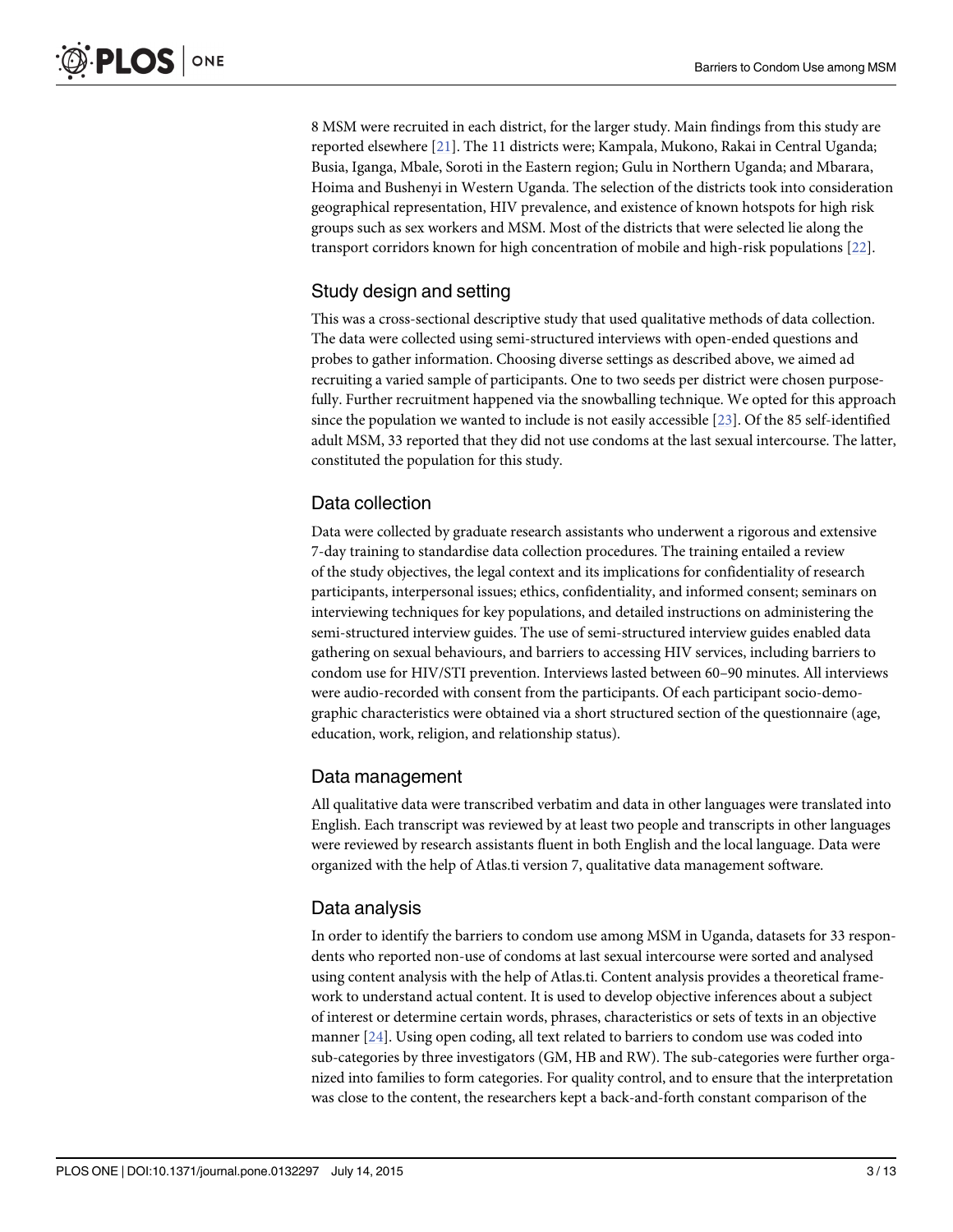<span id="page-3-0"></span>categories and sub-categories with the transcripts [[25](#page-11-0)]. Regular discussions among the coders further supported reflexivity on the analysis process and the emerging results.

#### Ethics statement

Ethical approval was granted by Makerere University School of Public Health Higher Degrees-Research and Ethics Committee and by the Uganda National Council for Science and Technology. Each participant provided written informed consent. To ensure confidentiality, we used initials or pseudonyms as opposed to signatures or thumbprints. Confidentiality for all study participants was observed by conducting interviews in places with adequate privacy. These places were selected by the respondents. Study participants were issued with a written informed consent detailing the study, the risks and benefits, and emphasis on the protection of confidentiality.

# Results

#### Characteristics of the study population

The participants' age ranged from 18 to 40 years. Overall, 57% (48) had attained secondary level education, 40% (34) were Catholic, and 65% (55) had some form of employment. The majority (77%; 65) were in sexual relationships with male partners, while 17% (14) were in sexual relationships with female partners. About 9% were married to a female partner. Thirty eight per cent (33) reported that they did not use condoms at last sexual intercourse, and are the focus of this paper.

#### Barriers to condom use among MSM

Six major categories related to non-use of condoms were identified: a) practical difficulties with using condoms, b) access challenges, c) lack of knowledge and misinformation about condom use, d) partner and relationship-related factors, e) financial incentives and socio-economic vulnerability and f) alcohol consumption. The following sub-section presents the study findings arranged by category.

#### a) Practical difficulties with using condoms

MSM raised two main difficulties to explain why they did not use condoms at last sexual contact: (i) concerns about the quality of condoms and lack of lubricants; and (ii) discomfort & pain when using condoms, as shown in the following subsections:

Concerns about the quality of condoms and lack of lubricants. Participants perceived available male condoms as being of poor quality, expired or/and unsuitable for anal sex. For example, one of the participants from Mbarara reported; "we had 'engabo' [condom type] they were telling us that they are not safe, you know all those issues, we heard complaints about [these] condoms, so I believe not using a condom, may be better". Another from Kampala narrated "Sometimes they break ... Some are not of good quality, that is; anal sex is a bit rough so we need to [have] a good quality condom  $\dots$  because these things are a bit rough". Most of the respondents who raised quality concerns had attempted to use condoms but experienced condom bursts during sexual encounters as elaborated by the following participant from Kampala. "However much I try like doing protected sex [using condoms]...they all burst ... anal sex is a bit rough so we need to [have] good quality condoms". In another related quote this respondent stated "Any way we also just use condoms to protect lives but it is so painful. (IDI 5, Bushenyi)". In such circumstances (when condoms have burst) the usual tendency is to continue with unprotected sex, thereby increasing the possibility of HIV acquisition/transmission. One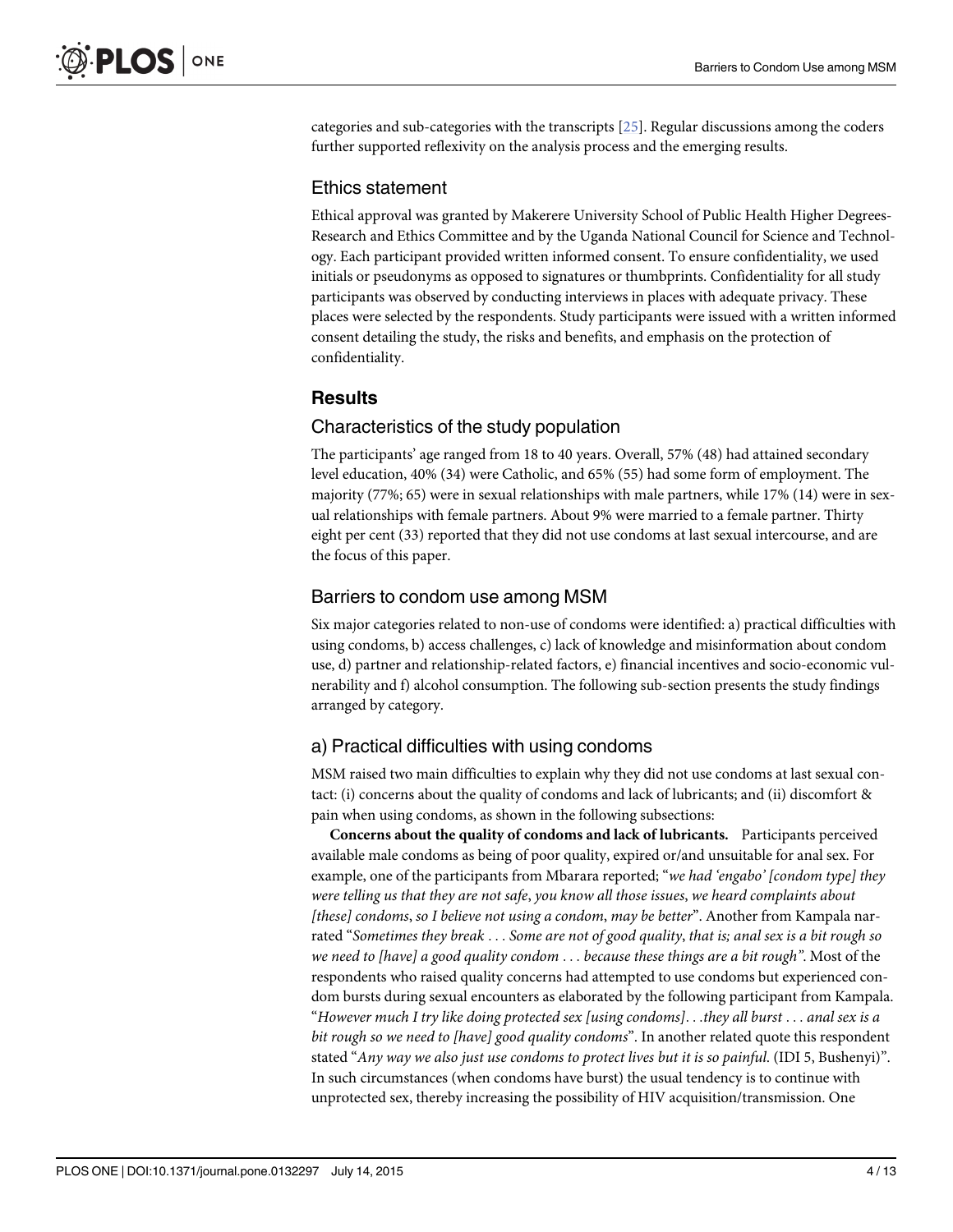respondent said that three condoms ruptured in a single sexual encounter and described the experience as 'un-enjoyable'. Respondents attributed the bursting of condoms to rough anal sex and/or insufficient or poor quality lubricants. Many respondents reported challenges with access to lubricants and improvised with alternatives such as jellies, oils and a few isolated cases reported using soap and saliva.

Discomfort and pain when using condoms. The physical pain caused by condoms during anal sex was noted as a barrier to condom use by some study participants. Some participants reported experiencing irritation and others suffered physical pain and bruises. "The use of a condom is not bad but the problem is when used for more than a minute, it tends to get dry and it starts hurting and even it can create bruises. It can only be good when one uses it for a few minutes, then get a new one" (IDI 3, Soroti). One participant said that he tried changing the condom more frequently in an attempt to reduce the pain and discomfort. However, he noted that this would make the process "tedious and not enjoyable".

#### b) Access challenges

MSM cited difficulties in accessing condoms as another barrier to condom use. They said that sometimes condoms are out of stock and in some instances they are not sold in some of the areas where they reside. This barrier was more commonly cited by participants in the rural areas. One of the subjects from a rural district lamented that if he had received condoms and used them the last time he had sex, he would never have suffered the ulcer that he developed following unprotected anal sex. "Because these things you see here [condoms] I even never had them, I got this one [ulcer] from  $\dots$ ; because if I had them I wouldn't experience that damage" (IDI 6, Iganga)

Although not commonly mentioned, affordability was also highlighted by some respondents as a barrier to condom use. Some respondents reported that they never used condoms either because they didn't have money to buy them or they lacked both money and the place to acquire them from.

#### c) Lack of knowledge and misinformation about condom use

Another barrier to condom use was the apparent lack of knowledge about condoms or their use that was exhibited by MSM coupled with the misinformation that they had regarding condom use. Lack of knowledge was manifested in various forms including: lack of knowledge on how to use condoms; condom-related fears and homophobia, as well as the belief that sex with a fellow man is safe, as shown below.

Lack of knowledge about condoms or how to use condoms. Despite widespread knowledge about condoms in the general population, some participants reported that they didn't know anything about condoms while others reported that they didn't know how to use them. One respondent said he didn't know anything about condoms. Another respondent said he wasn't quite sure of how condoms work while another said he had never had experience of using condoms. The gaps in the know-how of using condoms are further demonstrated by a respondent who said that he was in possession of condoms but he feared to use them since he did not know how to use them. "I don't quite understand how they [condoms] work" (IDI 8, Mbarara). Another participant also related, "I even have some condoms which I bought recently ...I actually want to learn those things but still I fear" (IDI 2, Bushenyi).

Condom-related fears and homophobia. This sub-category reveals multiple facets that guide the decision-making process and why some MSM chose not to use condoms. Participants tended to have a series of unanswered questions regarding condom use: 'What if the condom got stuck into them; where would they go for help?' 'How would they start explaining?' One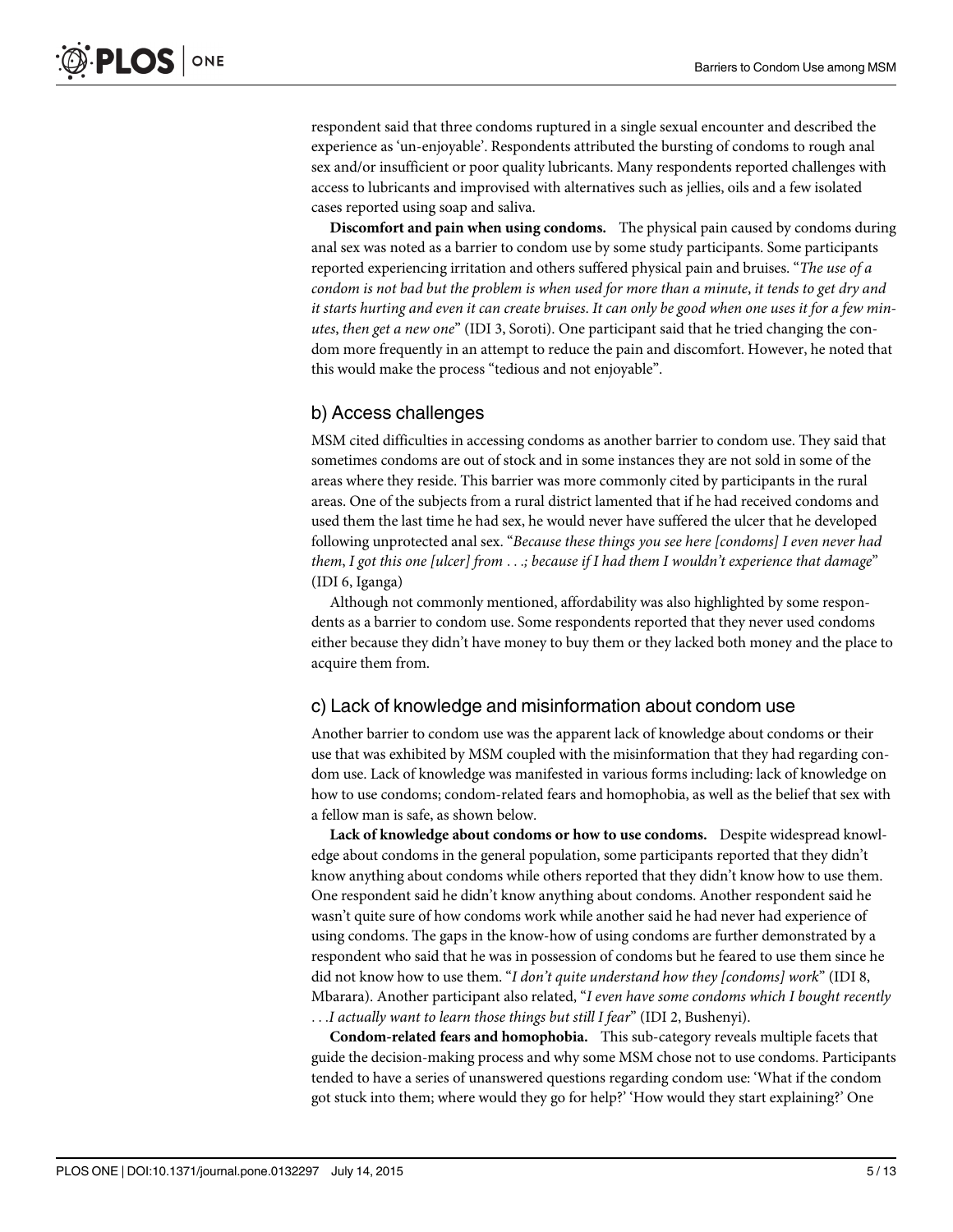participant said, "...and when you are taken for treatment, what will you say? They [health workers] will ask you, "How has it [condom] entered? What have you been doing?" (IDI 1, Bushenyi). Visiting a healthcare facility for such a problem would reveal their sexual practices. Thus, the fear of negative consequences resulting from use of condoms offset the concerns about the risk of not using them. "... I just don't like using condoms because when I heard of cases where a condom could stick in the anus. ... such things make me not like condoms and imagine going to the doctor who is not used to such things" (IDI 7, Kampala).

Belief that sex with a fellow man is safe. Some participants who reported non-use of condoms at last sex particularly from Iganga, Rakai, and Hoima districts reasoned that they did not need to use condoms when having sex with fellow men since it is only sex with women that can result into HIV transmission or acquisition. When asked why he didn't use a condom, one of the respondents said "because I was not having sex with a woman" (IDI 7, Iganga). Another respondent said: "But when having sex with a fellow man ... it is only one person releasing the sperms you have no chances of getting infected with HIV" (IDI 2, Iganga). This perception is further supported by the following articulations from another respondent:

"There are those also who think that someone having sexual intercourse with a fellow man cannot get HIV with the reasoning that the man does not have the fluid like the ladies and yet they have always known that it is transmitted through [vaginal] fluids so how do they get it?" (IDI 1, Mbale).

Some participants reported that they were told, by other men within their networks, not to use condoms. One of the respondents said that they were told in their group that condoms do not prevent HIV, and are only meant to prevent pregnancies. He further narrated that in order not to contract HIV; they were told to have sex with only fellow men and not with women. When probed further, this participant felt very confident that it was not necessary to use a condom for protection since he did not have sex with women.

"we hear over the radios people saying condoms cause diseases ... they [other people within their networks] warn us in advance that we shouldn't lie to ourselves that we won't catch HIV when we use condoms when having sex with women ... instead we will acquire it". "Condoms can't prevent HIV but they can prevent pregnancy in case you have sex with a woman but they can't prevent HIV" (IDI 2, Iganga).

#### d) Partner and relationship related factors

This category is based on four sub-categories: trusting the partner coupled with awareness of each other's HIV status; weak safer sexual negotiation skills; non-cooperative and sometimes violent partners; and unplanned sexual encounters and attractiveness of the partner. The following sub-sections present an overview of the findings under each sub-category.

Trusting the partner coupled with awareness of each other's HIV status. Participants reported that the trust that partners have for each other coupled with awareness of each other's HIV status can be a great barrier in using condoms during anal sex. One participant said, "Partners simply do not want condoms because they reason that a couple that uses a condom has no faith in each other" (IDI 4, Hoima). Trust was linked to the length of the relationship with non-use of condoms commonly cited in long-term relationships. Some participants said that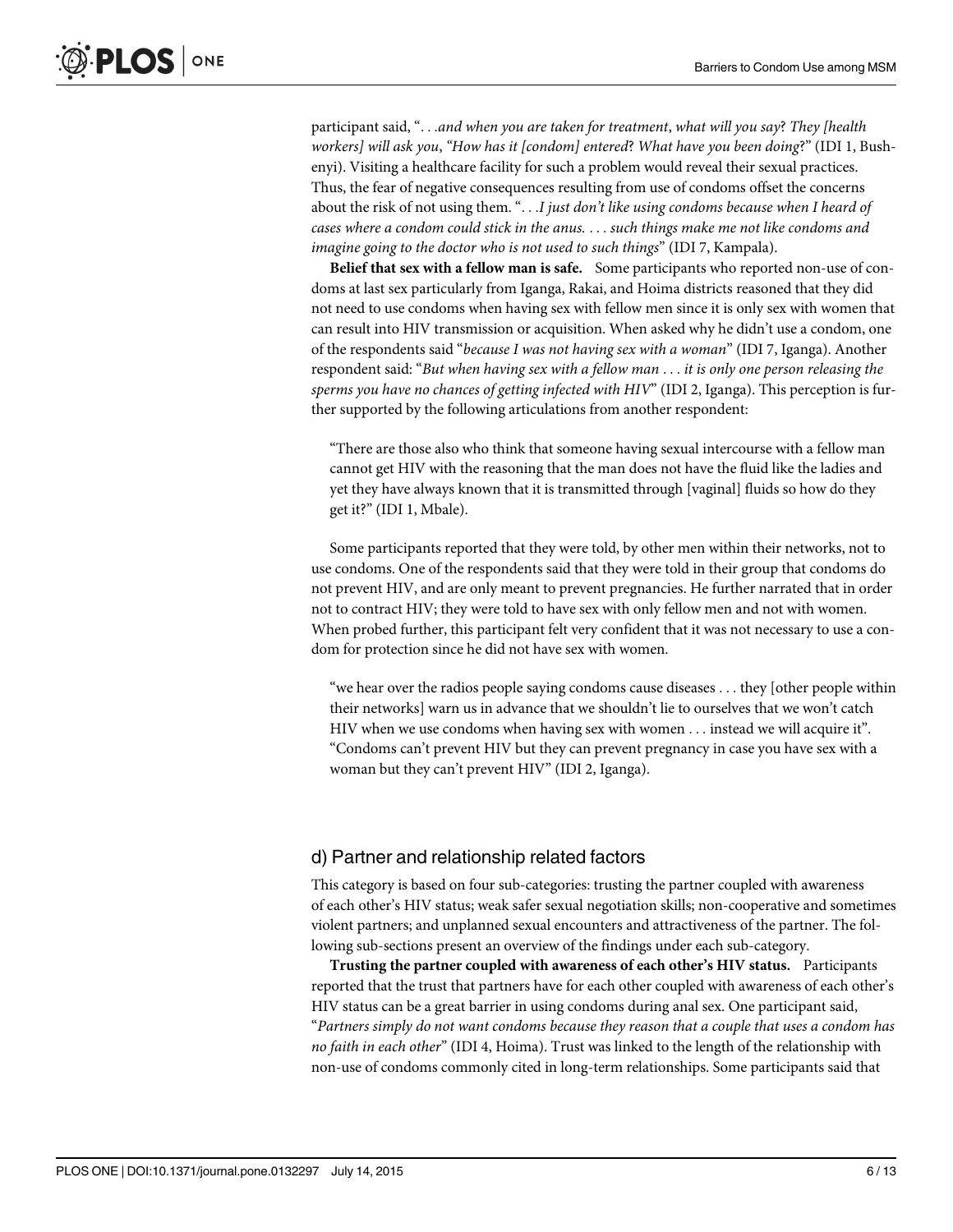they used condoms at the beginning of the relationship but over time they didn't see any reasons to continue using them, as this participant from Mbarara district intimated;

"Sometimes when you get together with someone and you have been together for a while you find no need of using a condom" (IDI 8, Mbarara)

The issue of trust between partners was more emphasized in MSM who have tested together and know each other's HIV status. Once these partners became aware of each other's HIV status, they stopped using condoms altogether. One participant from Mbarara had this to say: "No [condom] because I have been with him for two and a half years; at first we were using condoms but then we had to go for an HIV test so after that test we tested negative so we trust each other. Like after three months, we go for a test" (IDI 7, Mbarara)

Weak safer sexual negation skills. Trust or the lack of it was reported to influence the partners' ability to negotiate for condom use. In situations where partners trusted each other, condom use was less likely. For example, one of the participants said that when his partner told him that he was safe, he decided to trust him; and because of this trust, he did not ask his partner to use a condom. Another participant said that when he tried to negotiate for safer sex, in response, his partner felt his comment meant he did not trust him anymore; to keep the relationship going, he gave in to unprotected sex. Some participants reported that they normally negotiate for safe sex but their partners reverse their decisions at the time of sexual intercourse. This challenge was most common among MSM who were engaged in commercial sex work.

"I remember there is a time I tried to speak about using it [condom] then he was like objecting to it; he asked me that "you no longer trust me nowadays?" and because I love him I have to accept to go without any protection" (IDI 4, Mbale).

Unplanned sexual intercourse. Lack of prior preparation for sex was reported to be one of the major hindrances to condom use especially when subjects were caught up in the 'heat of the moment'. Some participants stated that condoms were not available at the time; others stated that they were not prepared and another one referred to it as "the only mistake he has ever made". In addition, some respondents indicated that they had nowhere to buy condoms especially at night: 'Sometimes it happens let's say in the night when you do not have condoms in the house so you end up doing it' (IDI 7, Kampala)

"We had nowhere to buy condoms from. There are times when this person comes for you when both of you aren't prepared for it [sex]" (IDI 5, Bushenyi).

Attractiveness of the partner. Although this wasn't very common, it was cited as a factor for non-use of condoms. The respondents said that sometimes they get attracted to the physical appearance of their partners; they reported that the male partner may appear tempting to have sex with–that is, 'masculine' and 'well-built', and therefore not likely to be infected with HIV.

"You may admire him because he is handsome and you decide to do it [sex] live thinking that he may be negative" (IDI 1, Hoima)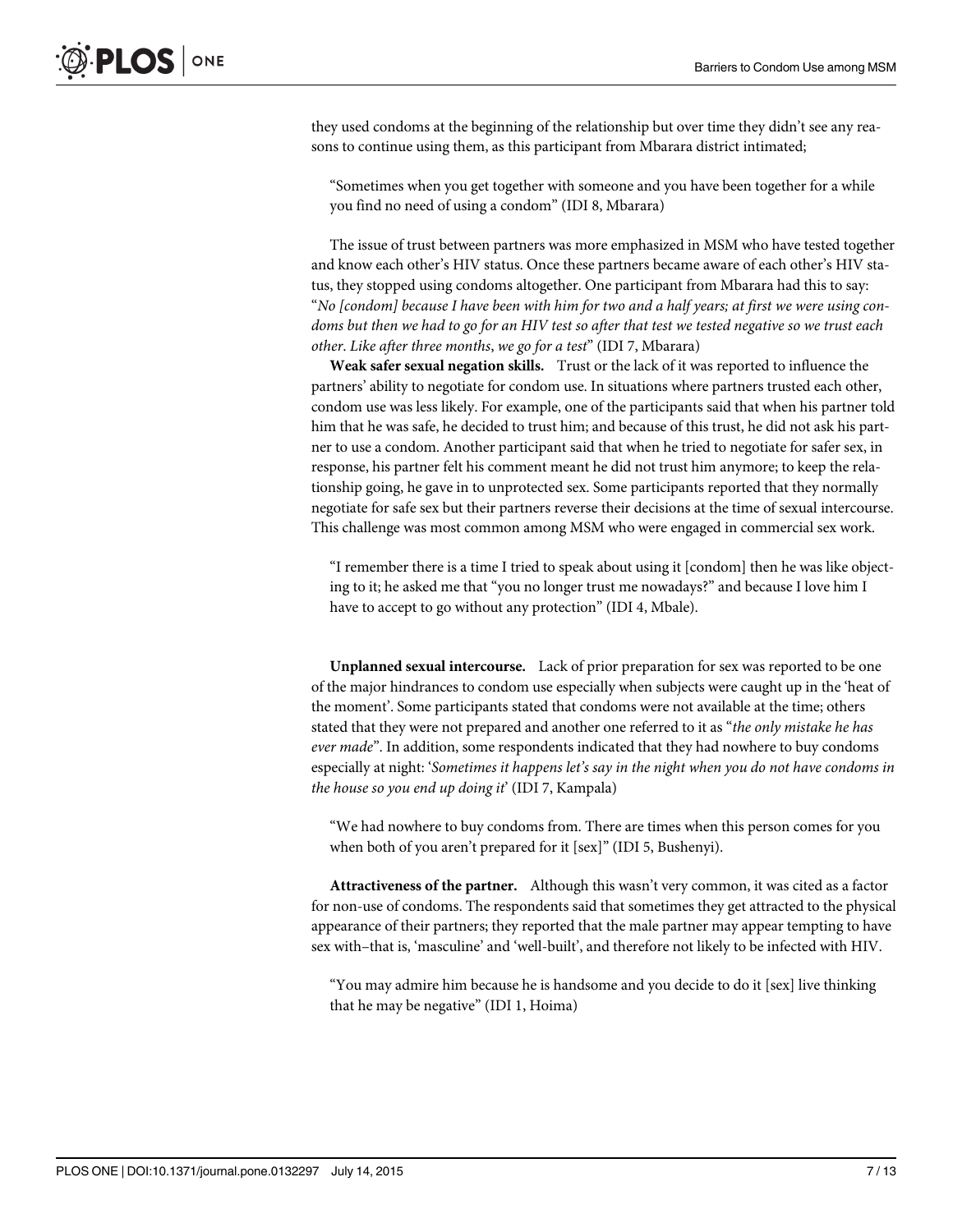# e) Financial incentives and socio-economic vulnerability

Financial incentives were cited as a strong factor especially among men who were engaged in commercial sex. The male sex workers were more likely to give in when the client negotiated a higher pay for unprotected sex. Financial challenges appeared to be an underlying factor in this group and some survived on sex work as their only source of income. One participant said that when the financial offer on table is evaluated against the needs (rent, clothes, and food) coupled with the low turnover of clients and the risk, the financial offer overrides the risk. Thus, they give in to unprotected sex.

"You may find that he tells you I am paying you a lower price with a condom on and higher price with a condom off... and you may find that you are having that client today but it will take you something like a week so you think about that and say you need the money so you will be forced to go for the bigger amount. And remember I have very many needs I have to pay my rent dress up and eat" (IDI 5, Busia).

"...but if the customer does not want to use a condom I charge him higher–between  $250,000/ =$  [USD 100] and  $300,000/ =$  [USD 120] and with a condom on it is between 150,000/ = [USD 60] and 180,000/ = [USD 72]" (IDI 2, Gulu).

# f) Alcohol and other factors

Alcohol use was cited as a key barrier to condom use coupled with other barriers such as the need to maximize sexual pleasure, the need to "feel someone better" and being in a hurry, as summarized below.

Alcohol use. Alcohol use was cited as one of the key causes of non-use of condoms. Participants said that alcohol use influences their sexual behaviour decisions. Participants noted that being high on alcohol or drugs increases sexual urge and yet, when high, it is difficult to maintain self-control and think about condoms when having sex.

"There are times when you take a lot of alcohol, and when you take a lot of alcohol you will become very sexually active and may not even think of using a condom" (IDI 2, Busia).

"Some MSMs use drugs and alcohol which affect their normal reasoning capacity" (IDI 4, Hoima).

Sexual pleasure, exploration and being in a hurry. For some participants, non-use of condoms was attributed to the need to maximize sexual pleasure, and for others it was curiosity, interest, and uncontrollable desire. One of the participants compared a protected sexual encounter to eating a sweet in its cover. Another one said he was more comfortable and "felt the person well" without a condom. Others said that they were sometimes in a hurry and could not put on a condom.

"Another thing is that when I use a condom, I'm not comfortable when having sex. And I don't feel the person well. And actually many people don't want to use condoms because they don't feel well with it while having sex. And with a condom on, I don't enjoy sex" (IDI 3, Soroti).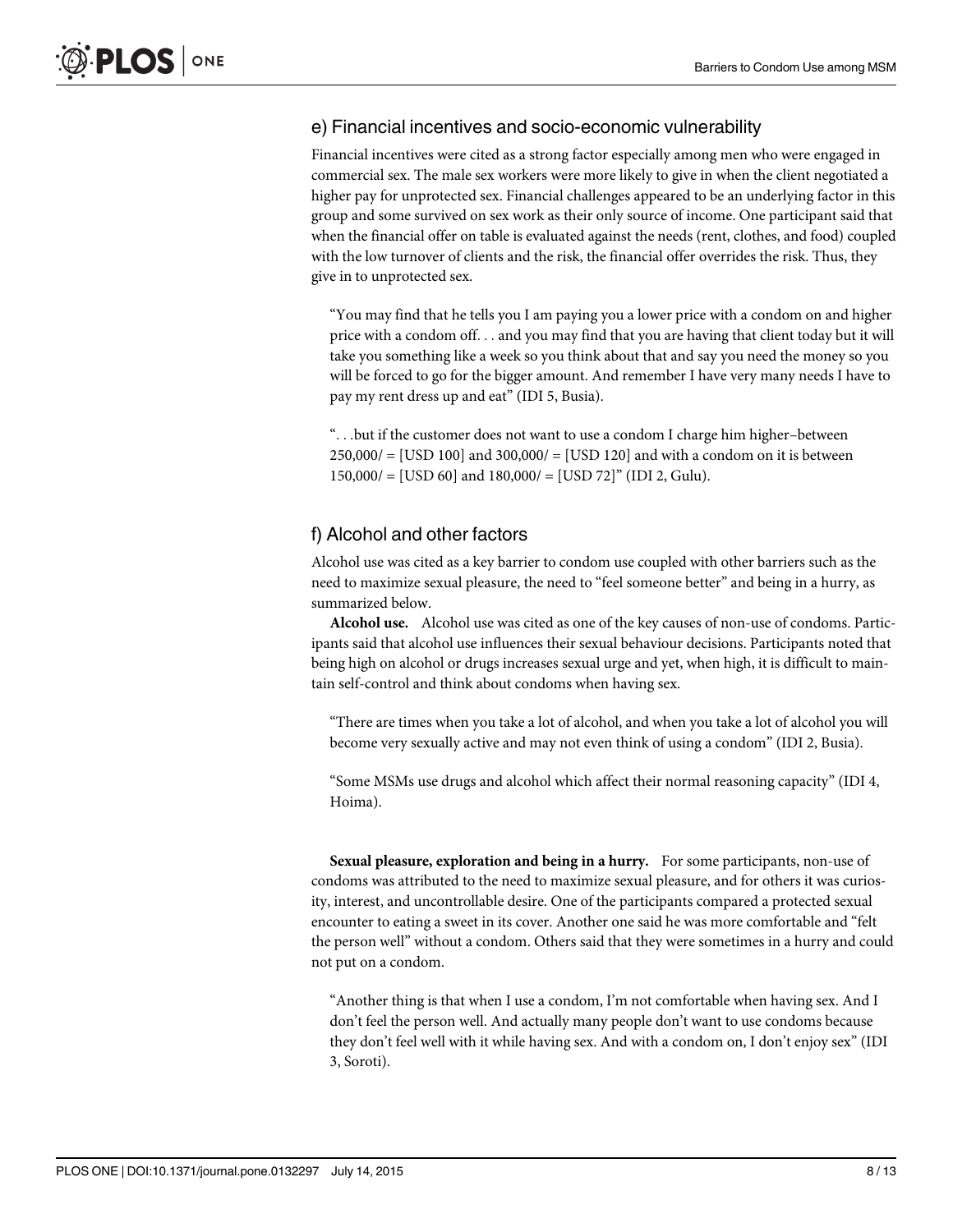# <span id="page-8-0"></span>**Discussion**

This study of barriers to condom use among high risk Ugandan MSM found Six main barriers to condom use: (i) Difficulties using condoms; (ii) access challenges (iii) lack of knowledge and misinformation about condom use; (iv) partner and relationship factors; (v) financial incentives and socio-economic vulnerability and (vi) alcohol use and other factors. These findings provide additional evidence to that already reported in high and middle-income countries and is critical for designing interventions to increase condom use among high risk MSM in Uganda and other countries within sub-Saharan Africa [[2](#page-10-0)–[4,](#page-10-0) [15,](#page-11-0) [26](#page-11-0)–[28\]](#page-11-0).

Various factors including perceived condom quality, prior condom use experience, access to lubricants and access to condoms appear to interact closely to influence non-use of condoms. For example, the concerns about the quality of condoms is an important issue but, it appears to be related to other problems such as condoms breaking during sex, anal sex being rough, insufficient or inappropriate lubricants, bruises, pain, and the know-how of using condoms. In our study, access to lubricants was reported to be extremely difficult. Lubricants make sex safer by reducing the likelihood of condom breakage, and tissue damage and tearing caused to the genitals [\[20,](#page-11-0) [27\]](#page-11-0). The population we studied seems to understand the role of lubricants especially in prevention of bruises, discomfort and injuries during anal sex. However, they may not realize that the improvised lubricants are not designed to be used for anal sex with condoms; the possible reason as to why they develop bruises, injuries and discomfort. Hence, as a way out of pain and discomfort, they get rid of condoms. Besides, improvised lubricants are not recommended for anal sex. In another study that reported use of saliva, the authors highly criticized saliva usage because of the risk of other diseases that can be transmitted through saliva such as hepatitis B virus, and herpes virus [\[20\]](#page-11-0). Inadequacy and shortage of condoms also contributed to non-use of condoms. These challenges were compounded by high condom costs, heat of the moment and lack of availability of condoms within proximal distance.

Despite widespread campaigns about condoms in the general population, it was surprising to find that some MSM were unaware of and didn't know how to use condoms. Furthermore, the belief among some MSM that having sex with fellow men has low risk of HIV transmission or acquisition was quite concerning. This perception that anal sex has low risk of HIV transmission compared to other forms of sex has been reported elsewhere  $[8]$  $[8]$ . Participants argued that, in vaginal sex, two people release sexual fluids whereas, in anal sex, one person releases sexual fluids, the reason for low risk of HIV transmission. Given that anal sex is also reported in heterosexual relations, and increasingly being reported among female sex workers [[28](#page-11-0)–[29](#page-11-0)], there is urgent need to reconsider condom promotion messaging. Messages such as "Having unprotected anal or vaginal sex exposes you to risk of HIV infection and the risk is higher with anal sex [\[9\]](#page-10-0)" would counter the myths and false messages. Such messages could be delivered by trained peers, given the stigma and discrimination associated being MSM.

Non-use of condoms was also reportedly common among MSM in commercial sex industry and in long-term relationships. Reasons for non-use were attributed to financial incentives, coercion, and violence in commercial sex industry and trust and intimacy for those in long term relationships. These findings are not isolated; they have been reported by other studies among MSM and other sub-populations including female sex workers and persons living with HIV and AIDS  $[14, 30]$  $[14, 30]$  $[14, 30]$ .

In their study, Ostergren asserts that some individuals enter a sexual experience with negative preconceived ideas about condoms based on past experience and personal preference [\[13](#page-11-0)]. In the same study, Ostergren reported that the 'insertive' partner never wanted to use condoms because they were aware that being insertive is associated with reduced risk of HIV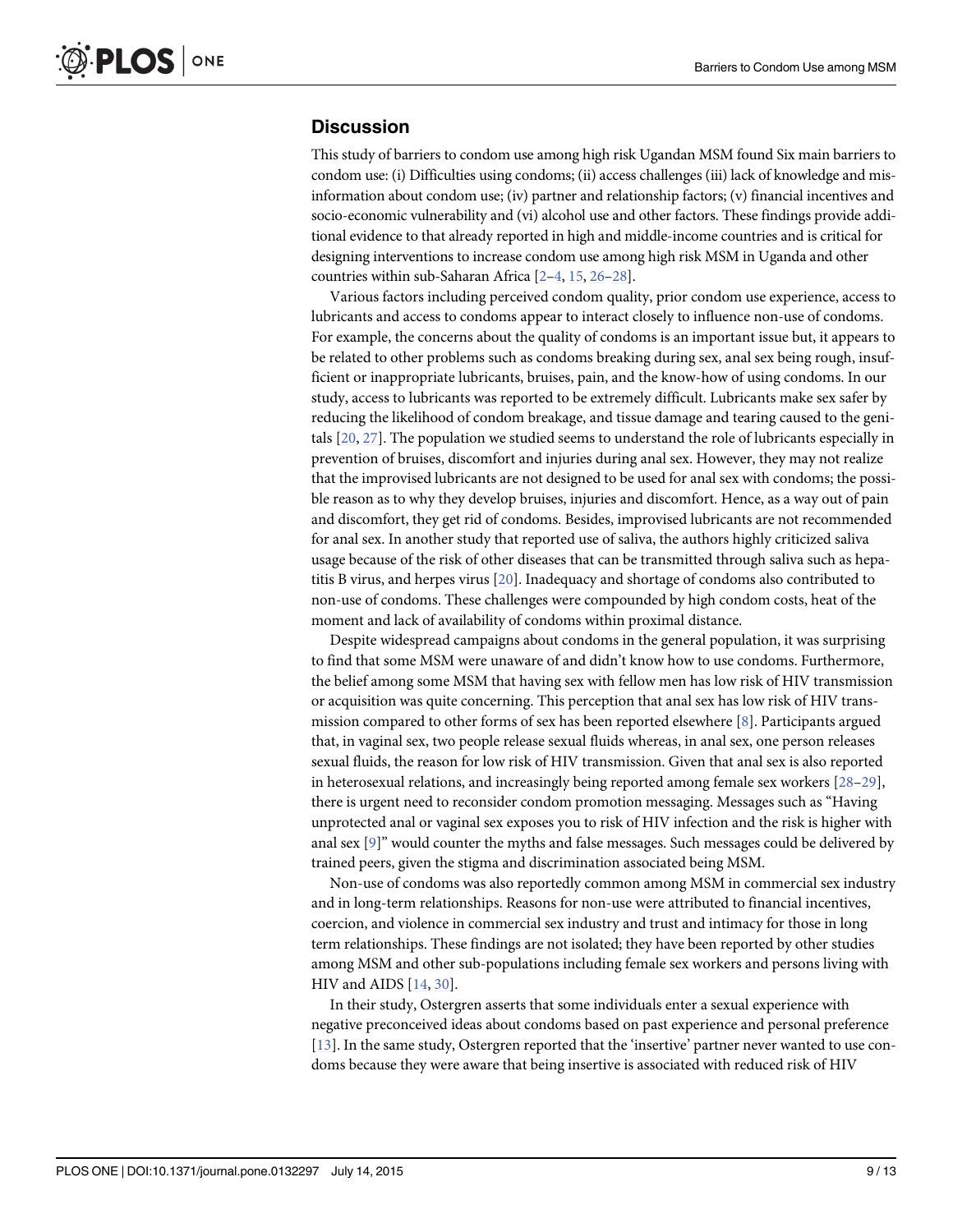<span id="page-9-0"></span>transmission. Although this is true  $[31]$  $[31]$  $[31]$ , available evidence suggests that the difference in risk between the two groups fades if the insertive partner is not circumcised [\[6](#page-10-0)].

Alcohol also appears to be a key determinant of non-use of condoms among MSM. The relationship between alcohol and risky sexual behaviour is well documented and cannot be over emphasized [\[13,](#page-11-0) [15,](#page-11-0) [32,](#page-11-0) [33\]](#page-12-0). Alcohol increases risky sexual behaviours in various populations groups and this relationship is thus not surprising  $[2-4]$  $[2-4]$  $[2-4]$  $[2-4]$  $[2-4]$ .

#### Implications for policy and practice

These finding stress the need to address the current gaps in condom promotion and supply of lubricants among men who have sex with men in Uganda. Insufficient supply of condoms and lubricants, and misinformation associated with HIV among MSM should be addressed with urgency. The current legal environment poses challenges to the delivery of such interventions. However, the MSM are fairly well organized and several of them participate in social networks that provide an opportunity for mobilization and delivery of HIV prevention interventions [\[21](#page-11-0)]. Peers within such networks could be trained to educate these communities and distribute condoms and lubricants.

The underlying factors such as trust and negotiation for condoms should be addressed in educational programs. Current efforts appear to focus on women but clearly some men also need to be empowered to negotiate for safer sex, especially the receptive men in the sex industry.

#### Limitations

This study provides some insights into the barriers to condom use among MSM in Uganda. Because this is a highly stigmatized and hidden population, the study participants' probably belong towards the more open MSM (excluding the closeted groups). This is a potential limitation of our study since results are only transferable to populations in similar contexts. Since we aimed to explore experiences of non-condom users, we did not include experiences of those who did use condoms. This is also a limitation since including men who use condoms could have provided broader view on the phenomenon of condom use in men who have sex with men. Having information on experiences of those men on access, knowledge, partner relationships, alcohol use and finances could provide additional depth to our knowledge to inform interventions. The data for this study was collected in multiple languages, which required translation into a single language for analysis hence, translation bias could have occurred. To minimise language and translation issues, we used interviewers who were fluent in English and local languages and had more than one member of the study team review the transcripts. Despite these limitations, the findings are of practical importance to inform further research and HIV prevention programs among MSM in Uganda.

#### **Conclusions**

There is urgent need to target MSM with interventions designed to promote safer sexual behaviours especially consistent condom use and use of appropriate lubricants, to prevent the acquisition and transmission of HIV and other STIs. Given that MSM are closeted populations and their practices are criminalized, outreach services, drop in centres, and trained peers within the MSM networks could provide opportunities for increasing access to information, condoms and lubricants.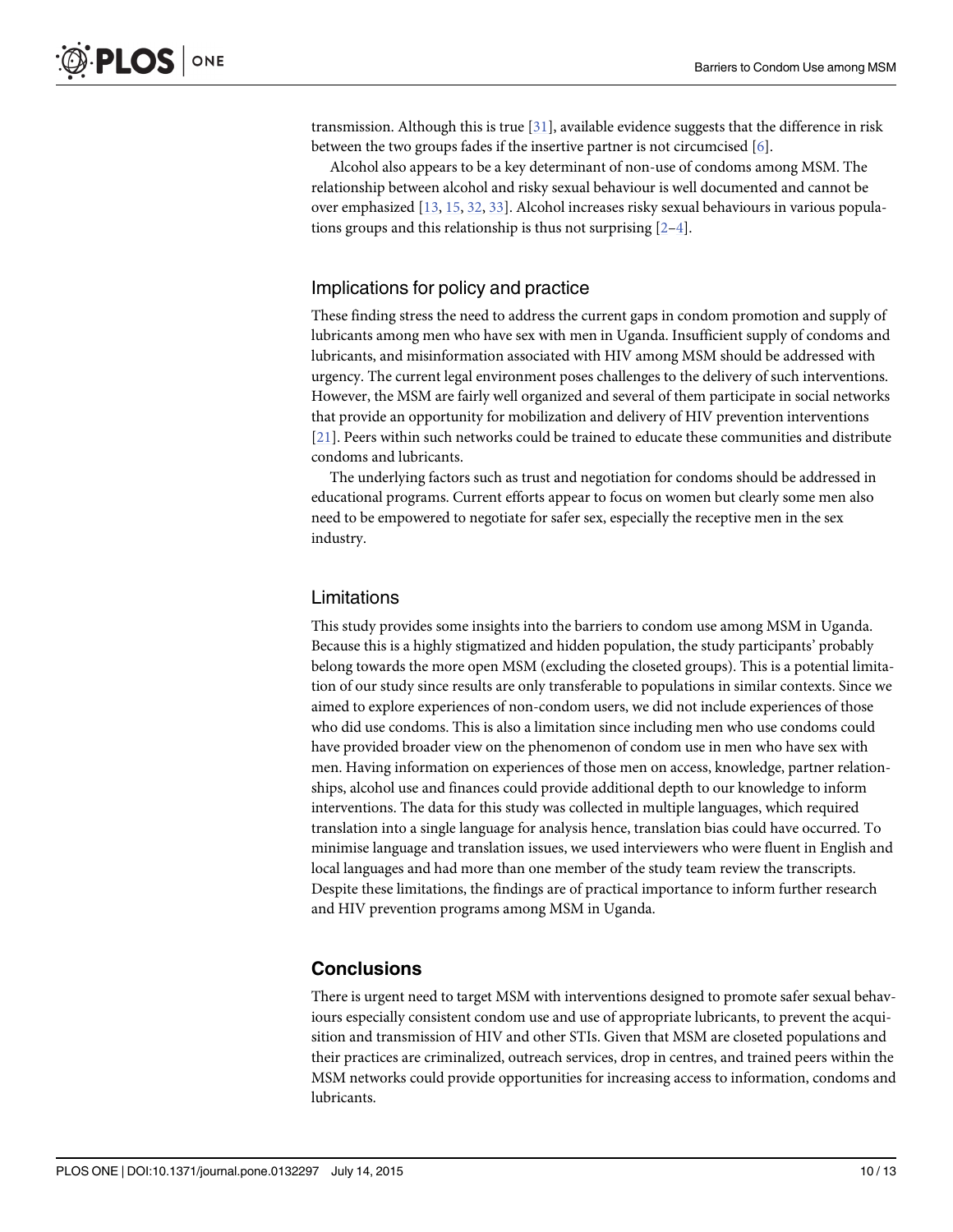# <span id="page-10-0"></span>Supporting Information

[S1 Table](http://www.plosone.org/article/fetchSingleRepresentation.action?uri=info:doi/10.1371/journal.pone.0132297.s001). List of quotations regarding factors influencing non condom use among high risk MSM in Uganda. (DOCX)

# Acknowledgments

The authors would like to acknowledge the research assistants, the mobilisers, and the study participants and the relevant civil society organizations, the district and national level health offices that enabled implementation of this study. We also acknowledge the Global fund for funding the study and the Uganda Ministry of Health that for the oversight role in implementing the study. The Flemish Inter-University council (VlIR-UOS) supported the first author to draft the manuscript. The funders had no role in study design, data collection and analysis, decision to publish, or preparation of the manuscript.

# Author Contributions

Conceived and designed the experiments: G. Musinguzi JM FN JK JA RW. Performed the experiments: G. Musinguzi JM FN G. Mujisha JK RW. Analyzed the data: G. Musinguzi HB JM FN JK JPVG RW. Contributed reagents/materials/analysis tools: G. Musinguzi JM FN JK JA RW. Wrote the paper: G. Musinguzi HB JM FN G. Mujisha JK JA JPVG RW.

#### References

- [1.](#page-1-0) Baral S, Sifakis F, Cleghorn F, Beyrer C. Elevated Risk for HIV Infection among Men Who Have Sex with Men in Low- and Middle-Income Countries 2000–2006: A Systematic Review. PLoS Med. doi: [10.](http://dx.doi.org/10.1371/journal.pmed.0040339) [1371/journal.pmed.0040339](http://dx.doi.org/10.1371/journal.pmed.0040339) 2007; 4(12):e339. PMID: [18052602](http://www.ncbi.nlm.nih.gov/pubmed/18052602)
- [2.](#page-1-0) Koblin BA, Chesney MA, Husnik MJ, Bozeman S, Celum CL, Buchbinder S, et al. High-risk behaviors among men who have sex with men in 6 US cities: baseline data from the EXPLORE Study. Am J Public Health. 2003; 93(6):926–32. PMID: [12773357](http://www.ncbi.nlm.nih.gov/pubmed/12773357)
- [3.](#page-1-0) Dudley MG, Rostosky SS, Korfhage BA, Zimmerman RS. Correlates of high-risk sexual behavior among young men who have sex with men. AIDS Educ Prev. 2004; 16(4):328–40. PMID: [15342335](http://www.ncbi.nlm.nih.gov/pubmed/15342335)
- [4.](#page-1-0) Lightfoot M, Song J, Rotheram-Borus MJ, Newman P. The influence of partner type and risk status on the sexual behavior of young men who have sex with men living with HIV/AIDS. J Acquir Immune Defic Syndr. 2005; 38(1):61–8. PMID: [15608527](http://www.ncbi.nlm.nih.gov/pubmed/15608527)
- [5.](#page-1-0) Blake SM, Ledsky R, Lehman T, Goodenow C, Sawyer R, Hack T. Preventing sexual risk behaviors among gay, lesbian, and bisexual adolescents: the benefits of gay-sensitive HIV instruction in schools. Am J Public Health. 2001; 91(6):940–6. PMID: [11392938](http://www.ncbi.nlm.nih.gov/pubmed/11392938)
- [6.](#page-9-0) Jin F, Jansson J, Law M, Prestage G, Zablotska I, Imrie J, et al. Per-contact probability of HIV transmission in homosexual men in Sydney in the era of HAART. AIDS. 2010; 24:907–13. doi: [10.1097/QAD.](http://dx.doi.org/10.1097/QAD.0b013e3283372d90) [0b013e3283372d90](http://dx.doi.org/10.1097/QAD.0b013e3283372d90) PMID: [20139750](http://www.ncbi.nlm.nih.gov/pubmed/20139750)
- [7.](#page-1-0) Patel P, Borkowf CB, Brooks JT, Lasry A, Lansky A, Mermin J. Estimating per-act HIV transmission risk: a systematic review. Aids. 2014; 28(10):1509–19. doi: [10.097/QAD.0000000000000298](http://dx.doi.org/10.097/QAD.0000000000000298) PMID: [24809629](http://www.ncbi.nlm.nih.gov/pubmed/24809629)
- [8.](#page-1-0) Okal J, Luchters S, Geibel S, Chersich MF, Lango D, Temmerman M. Social context, sexual risk perceptions and stigma: HIV vulnerability among male sex workers in Mombasa, Kenya. Cult Health Sex. 2009; 11(8):811–26. doi: [10.1080/13691050902906488](http://dx.doi.org/10.1080/13691050902906488) PMID: [19484638](http://www.ncbi.nlm.nih.gov/pubmed/19484638)
- [9.](#page-1-0) Baggaley RF, White RG, Boily MC. HIV transmission risk through anal intercourse: systematic review, meta-analysis and implications for HIV prevention. Int J Epidemiol. 2010; 39(4):1048-63. doi: [10.93/ije/](http://dx.doi.org/10.93/ije/dyq057) [dyq057](http://dx.doi.org/10.93/ije/dyq057) Epub 2010 Apr 20. PMID: [20406794](http://www.ncbi.nlm.nih.gov/pubmed/20406794)
- [10.](#page-1-0) WHO. Global report: UNAIDS report on the global AIDS epidemic 2013. Geneva: World Health Organisation2013.
- [11.](#page-1-0) Hladik W, Musinguzi J, Kirungi W, Opio A, Stover J, Kaharuza F, et al. The estimated burden of HIV/ AIDS in Uganda, 2005–2010. Aids. 2008; 22(4):503–10. doi: [10.1097/QAD.0b013e3282f470be](http://dx.doi.org/10.1097/QAD.0b013e3282f470be) PMID: [18301063](http://www.ncbi.nlm.nih.gov/pubmed/18301063)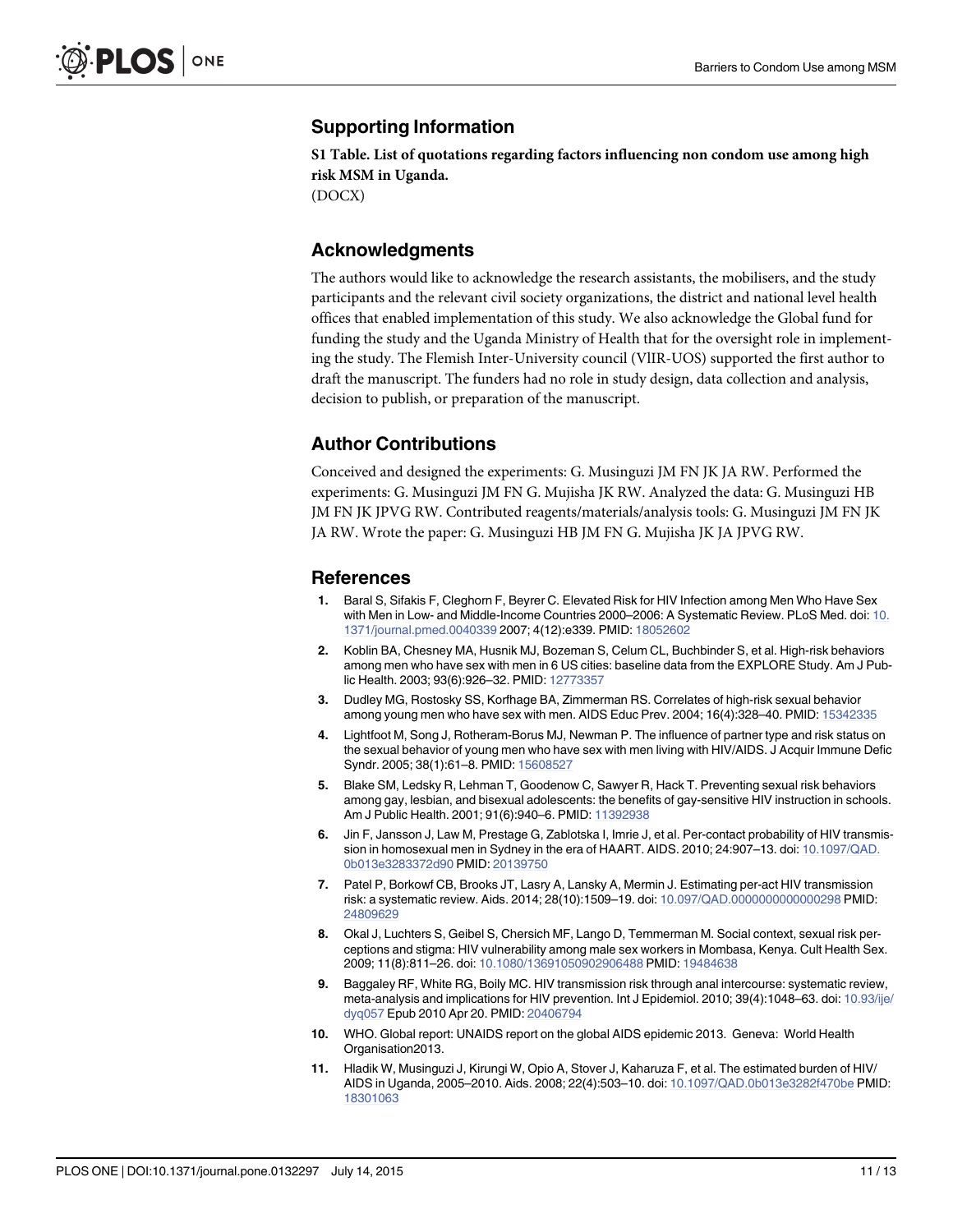- <span id="page-11-0"></span>[12.](#page-1-0) Hladik W, Barker J, Ssenkusu JM, Opio A, Tappero JW, Hakim A, et al. HIV infection among men who have sex with men in Kampala, Uganda—a respondent driven sampling survey. PLoS One. 2012; 7(5): e38143. doi: [10.1371/journal.pone.0038143](http://dx.doi.org/10.1371/journal.pone.0038143) Epub 2012 May 31. PMID: [22693590](http://www.ncbi.nlm.nih.gov/pubmed/22693590)
- [13.](#page-1-0) Ostergren JE, Rosser BR, Horvath KJ. Reasons for non-use of condoms among men who have sex with men: a comparison of receptive and insertive role in sex and online and offline meeting venue. Cult Health Sex. 2011; 13(2):123–40. doi: [10.1080/13691058.2010.520168](http://dx.doi.org/10.1080/13691058.2010.520168) PMID: [20967649](http://www.ncbi.nlm.nih.gov/pubmed/20967649)
- [14.](#page-8-0) Li H, Lau JT, Holroyd E, Yi H. Sociocultural facilitators and barriers to condom use during anal sex among men who have sex with men in Guangzhou, China: an ethnographic study. AIDS Care. 2010; 22(12):1481–6. doi: [10.080/09540121.2010.482121](http://dx.doi.org/10.080/09540121.2010.482121) PMID: [20824556](http://www.ncbi.nlm.nih.gov/pubmed/20824556)
- [15.](#page-1-0) Carballo-Dieguez A, Dolezal C. HIV risk behaviors and obstacles to condom use among Puerto Rican men in New York City who have sex with men. Am J Public Health. 1996; 86(11):1619–22. PMID: [8916531](http://www.ncbi.nlm.nih.gov/pubmed/8916531)
- [16.](#page-1-0) Smith AD, Tapsoba P, Peshu N, Sanders EJ, Jaffe HW. Men who have sex with men and HIV/AIDS in sub-Saharan Africa. Lancet. 2009; 374(9687):416–22. doi: [10.1016/S0140-6736\(09\)61118-1](http://dx.doi.org/10.1016/S0140-6736(09)61118-1) Epub 2009 Jul 17. PMID: [19616840](http://www.ncbi.nlm.nih.gov/pubmed/19616840)
- [17.](#page-1-0) King R, Barker J, Nakayiwa S, Katuntu D, Lubwama G, Bagenda D, et al. Men at Risk; a Qualitative Study on HIV Risk, Gender Identity and Violence among Men Who Have Sex with Men Who Report High Risk Behavior in Kampala, Uganda. PLoS One. doi: [10.1371/journal.pone.0082937](http://dx.doi.org/10.1371/journal.pone.0082937) 2013; 8(12): e82937. PMID: [24358239](http://www.ncbi.nlm.nih.gov/pubmed/24358239)
- [18.](#page-1-0) Raymond HF, Kajubi P, Kamya M, Rutherford G, Mandel J, McFarland W. Correlates of Unprotected Receptive Anal Intercourse Among Gay and Bisexual Men: Kampala, Uganda. AIDS and Behavior. 2009 2009/08/01; 13(4):677–81.
- [19.](#page-1-0) Hladik W, Barker J, Ssenkusu JM, Opio A, Tappero JW, Hakim A, et al. HIV Infection among Men Who Have Sex with Men in Kampala, Uganda–A Respondent Driven Sampling Survey. PLoS One. doi: [10.](http://dx.doi.org/10.1371/journal.pone.0038143) [1371/journal.pone.0038143](http://dx.doi.org/10.1371/journal.pone.0038143) 2012; 7(5):e38143. PMID: [22693590](http://www.ncbi.nlm.nih.gov/pubmed/22693590)
- [20.](#page-1-0) Mishra SR, Khanal V. Sexual behaviors among men who have sex with men: a quantitative cross sectional study in Kathmandu Valley, Nepal. Hiv Aids. 2013; 5:81–8.
- [21.](#page-2-0) Geofrey Musinguzi HB, Nuwaha Fred, Mujisha Geoffrey, Kiguli Juliet, Arinaitwe Jim, Van geertruyden JP, Wanyenze Rhoda. Barriers to and opportunities for accessing HIV services among Ugandan MSM: a qualitative study. International AIDS Society. 2014.
- [22.](#page-2-0) Gysels M, Pool R, Bwanika K. Truck drivers, middlemen and commercial sex workers: AIDS and the mediation of sex in south west Uganda. AIDS Care. 2001; 13(3):373–85. PMID: [11397339](http://www.ncbi.nlm.nih.gov/pubmed/11397339)
- [23.](#page-2-0) SAGE Publications I. Encyclopedia of Social Science Research Methods. Encyclopedia of Social Science Research Methods. SAGE Publications, Inc. Thousand Oaks, CA: SAGE Publications, Inc.
- [24.](#page-2-0) Morse JM. Confusing categories and themes. Qual Health Res. 2008; 18(6):727–8. doi: [10.1177/](http://dx.doi.org/10.1177/1049732308314930) [1049732308314930](http://dx.doi.org/10.1177/1049732308314930) PMID: [18503013](http://www.ncbi.nlm.nih.gov/pubmed/18503013)
- [25.](#page-3-0) Vaismoradi M, Turunen H, Bondas T. Content analysis and thematic analysis: Implications for conducting a qualitative descriptive study. Nursing & Health Sciences. 2013; 15(3):398–405.
- [26.](#page-8-0) Fields EL, Bogart LM, Smith KC, Malebranche DJ, Ellen J, Schuster MA. HIV risk and perceptions of masculinity among young black men who have sex with men. J Adolesc Health. 2012; 50(3):296–303. doi: [10.1016/j.jadohealth.2011.07.007](http://dx.doi.org/10.1016/j.jadohealth.2011.07.007) Epub Oct 2. PMID: [22325136](http://www.ncbi.nlm.nih.gov/pubmed/22325136)
- [27.](#page-8-0) Pando MA, Balan IC, Marone R, Dolezal C, Leu CS, Squiquera L, et al. HIV and other sexually transmitted infections among men who have sex with men recruited by RDS in Buenos Aires, Argentina: high HIV and HPV infection. PLoS One. 2012; 7(6):e39834. doi: [10.1371/journal.pone.0039834](http://dx.doi.org/10.1371/journal.pone.0039834) Epub 2012 Jun 29. PMID: [22768137](http://www.ncbi.nlm.nih.gov/pubmed/22768137)
- [28.](#page-8-0) Adams J, Neville S. Men Who Have Sex With Men Account for Nonuse of Condoms. Qualitative Health Research. 2009 December 1, 2009; 19(12):1669–77. doi: [10.1177/1049732309353046](http://dx.doi.org/10.1177/1049732309353046) PMID: [19949217](http://www.ncbi.nlm.nih.gov/pubmed/19949217)
- [29.](#page-8-0) Tucker S, Krishna R, Prabhakar P, Panyam S, Anand P. Exploring dynamics of anal sex among female sex workers in Andhra Pradesh. Indian J Sex Transm Dis. 2012; 33(1):9–15. 0.4103/0253-7184.93787. doi: [10.4103/0253-7184.93787](http://dx.doi.org/10.4103/0253-7184.93787) PMID: [22529447](http://www.ncbi.nlm.nih.gov/pubmed/22529447)
- [30.](#page-8-0) Alexander M, Mainkar M, Deshpande S, Chidrawar S, Sane S, Mehendale S. Heterosexual Anal Sex among Female Sex Workers in High HIV Prevalence States of India: Need for Comprehensive Intervention. PLoS One. doi: [10.1371/journal.pone.0088858](http://dx.doi.org/10.1371/journal.pone.0088858) 2014; 9(2):e88858. PMID: [24586416](http://www.ncbi.nlm.nih.gov/pubmed/24586416)
- [31.](#page-9-0) Varga CA. The condom conundrum: barriers to condom use among commercial sex workers in Durban, South Africa. Afr J Reprod Health. 1997; 1(1):74–88. PMID: [10214405](http://www.ncbi.nlm.nih.gov/pubmed/10214405)
- [32.](#page-9-0) Vittinghoff E, Douglas J, Judson F, McKirnan D, MacQueen K, Buchbinder SP. Per-contact risk of human immunodeficiency virus transmission between male sexual partners. Am J Epidemiol. 1999; 150(3):306–11. PMID: [10430236](http://www.ncbi.nlm.nih.gov/pubmed/10430236)